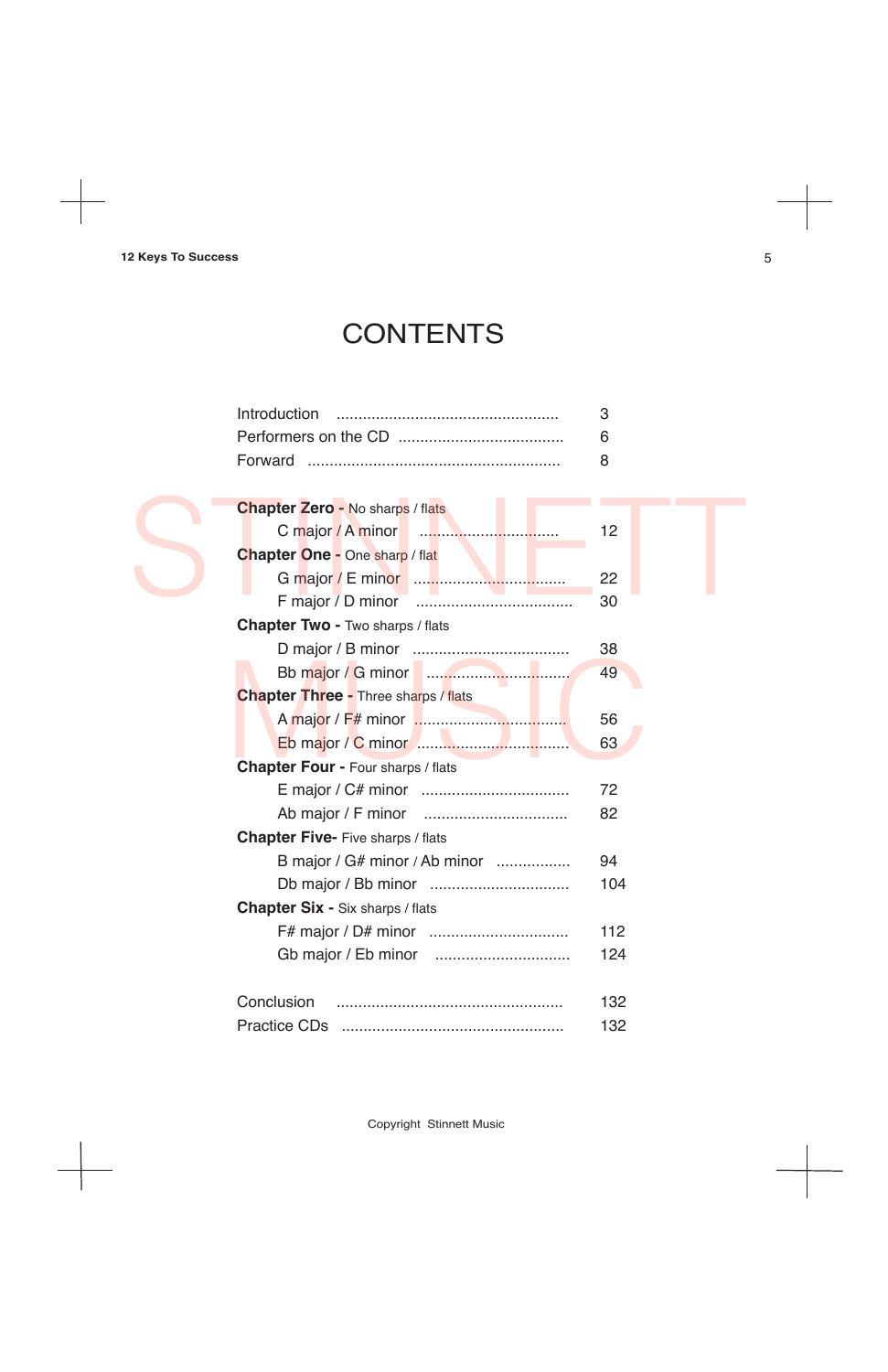Copyright Stinnett Music

### Forward

Over the years, I have heard many excuses as to why it not necessary to practice fundamental technique on the instrument. One common excuse is, "I only need enough chops to play the things I want to play." In reality, the opposite is true. The things that you want to play never grow beyond your ability to execute them. The lack of good facility on the instrument then becomes the limiting factor in your creative output. When confronted with the previous statement, some people will site the great players who have limited chops, like Thelonious Monk, Charlie Haden, and B.B. King. These masters of their craft are not the norm. The statement of "I don't need a lot of chops" is most often an excuse for not practicing. The truth is, if you really want to become fluent in any style of improvisation, you must master your instrument. Of course you can improvise without possessing any basic technique on your instrument. Just make sounds. There are no music police, and one is<br>
free to make music no matter how bad it may sound. However, most professionals<br>
understand the concept of freedom through discipline.<br>
In classic free to make music no matter how bad it may sound. However, most professionals understand the concept of freedom through discipline. things that you want to play never grow beyond your ability to execute them. The lack of good facility on the instrument then becomes the limiting factor in your creative orby to the orter or the previous statement, some p

Technique is perhaps the most important area of study for serious music students. All good performance is dependant on the ability to execute the task at hand. It is always so impressive when watching a great player, to see how easy they make it look. The phrase "no sweat chops" is a common adjective used to describe a musician demonstrating clean and accurate technique. I can assure you that it took a great deal of sweat to develop those masterful chops.

In classical music, all musicians strive for technical mastery over their instruments. This goal is assumed when one decides to work to become a professional. The more physical control you have, the better able you are to interpret and reproduce a given piece of music. By freeing yourself from the constraints of thinking about your execution, you can then begin to express the beauty of the music. As technical command increases, so does your ability to focus on dynamics, articulations, phrasing, listening, sound quality, and synergy.

I have seen many talented young students who never reached the higher levels of music-making simply because they would not put forth the time and energy to master their instruments. These students were not lacking in natural gifts. They had abundant talent, inspiration, and creativity. They simply did not sound good when required to perform outside their comfort level. Often their excuses were of the variety, "I just play the music I like," or "I really just want to develop my own style." These are easy philosophies to adopt because once stated, they require no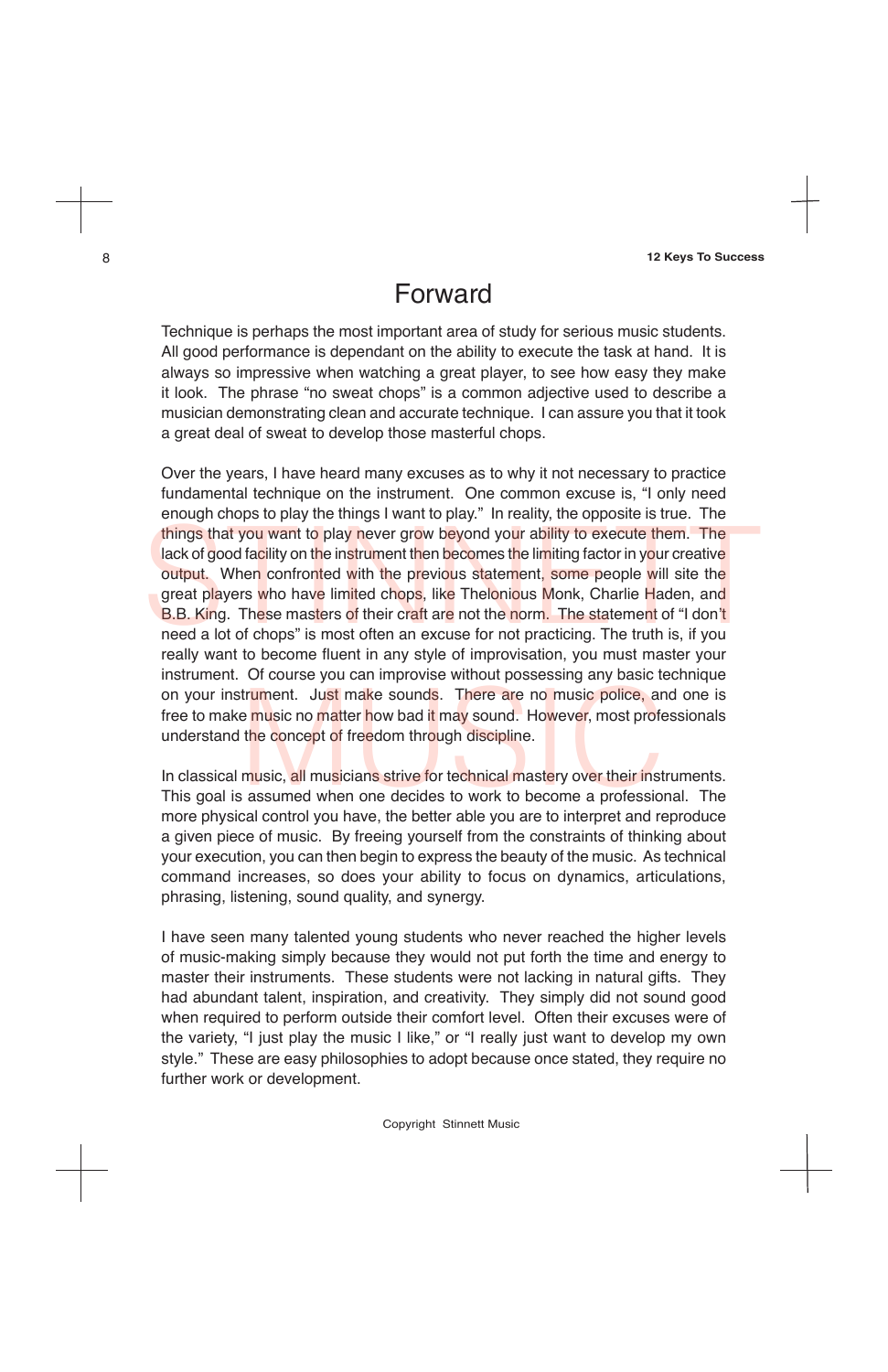



Copyright Stinnett Music



26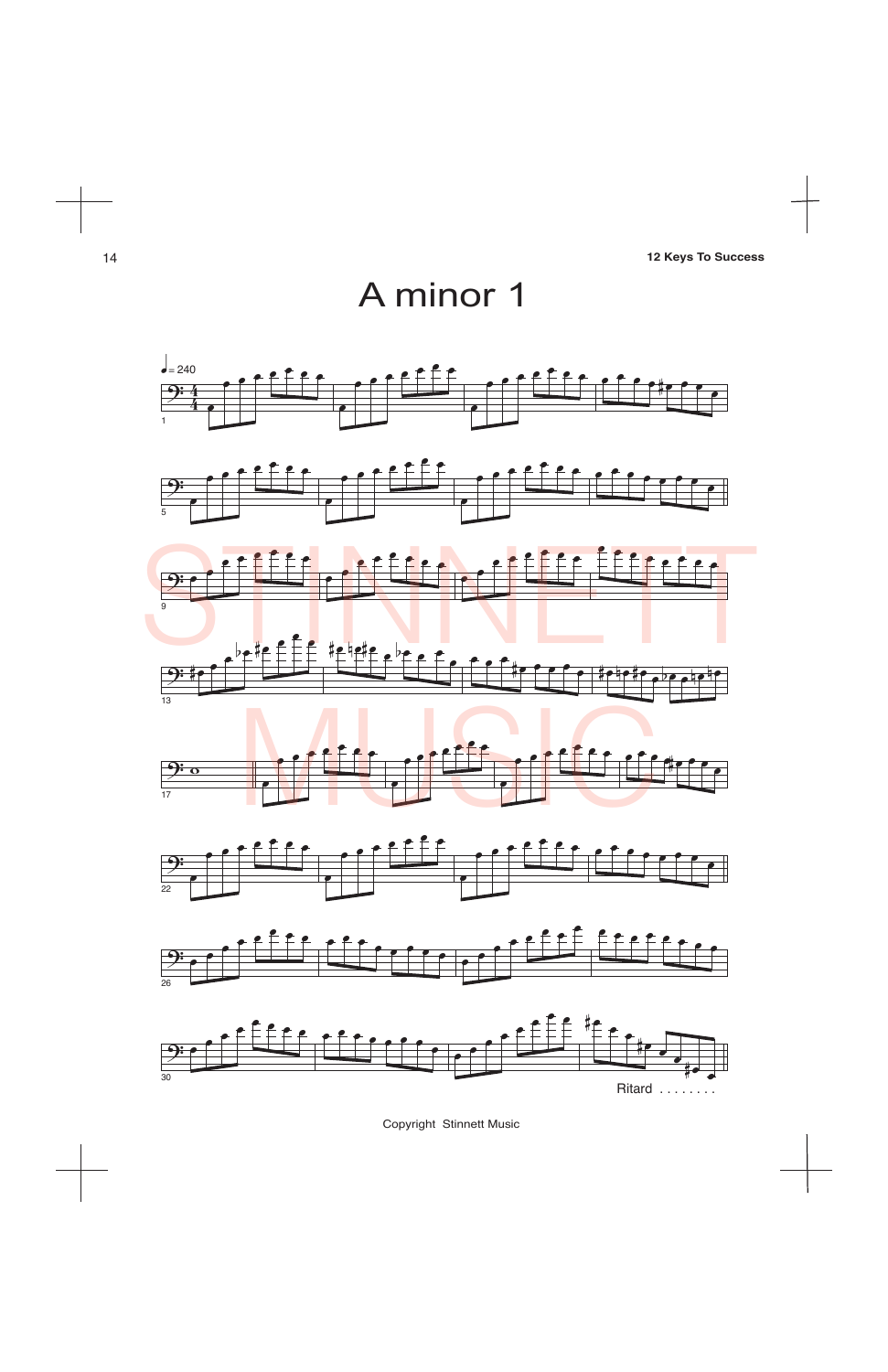Copyright Stinnett Music

# E Minor 3



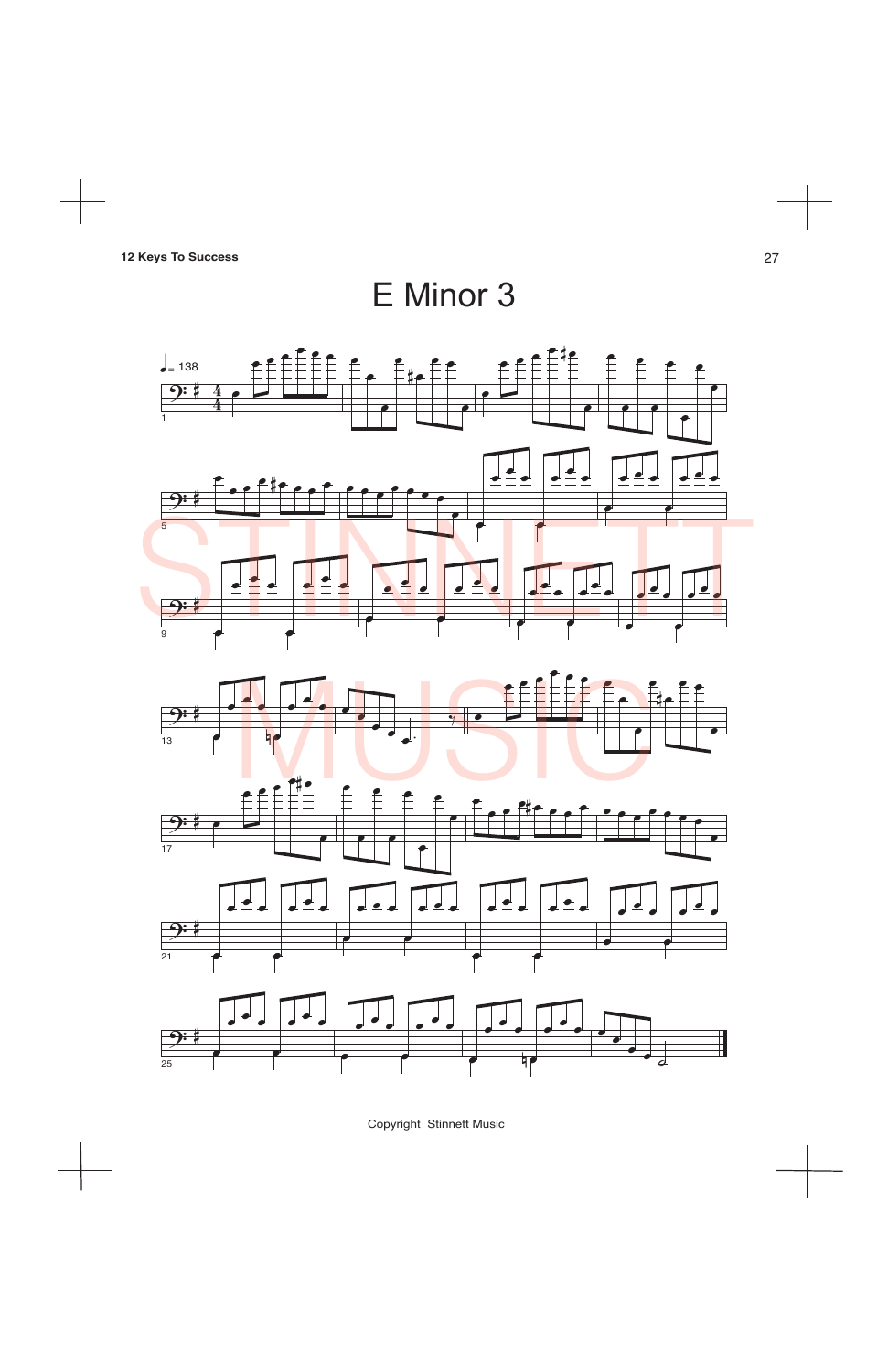Copyright Stinnett Music





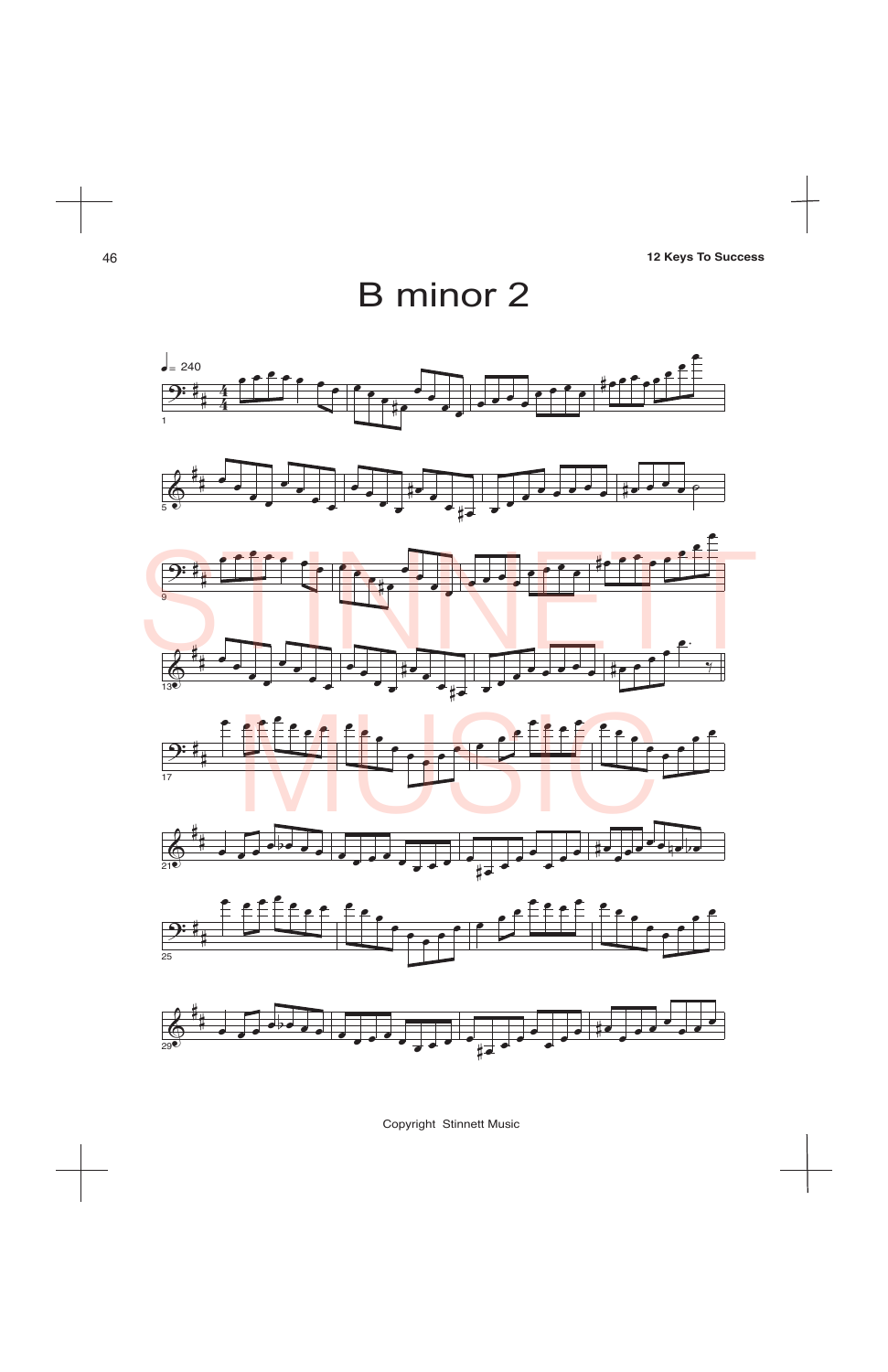Copyright Stinnett Music



œ œ

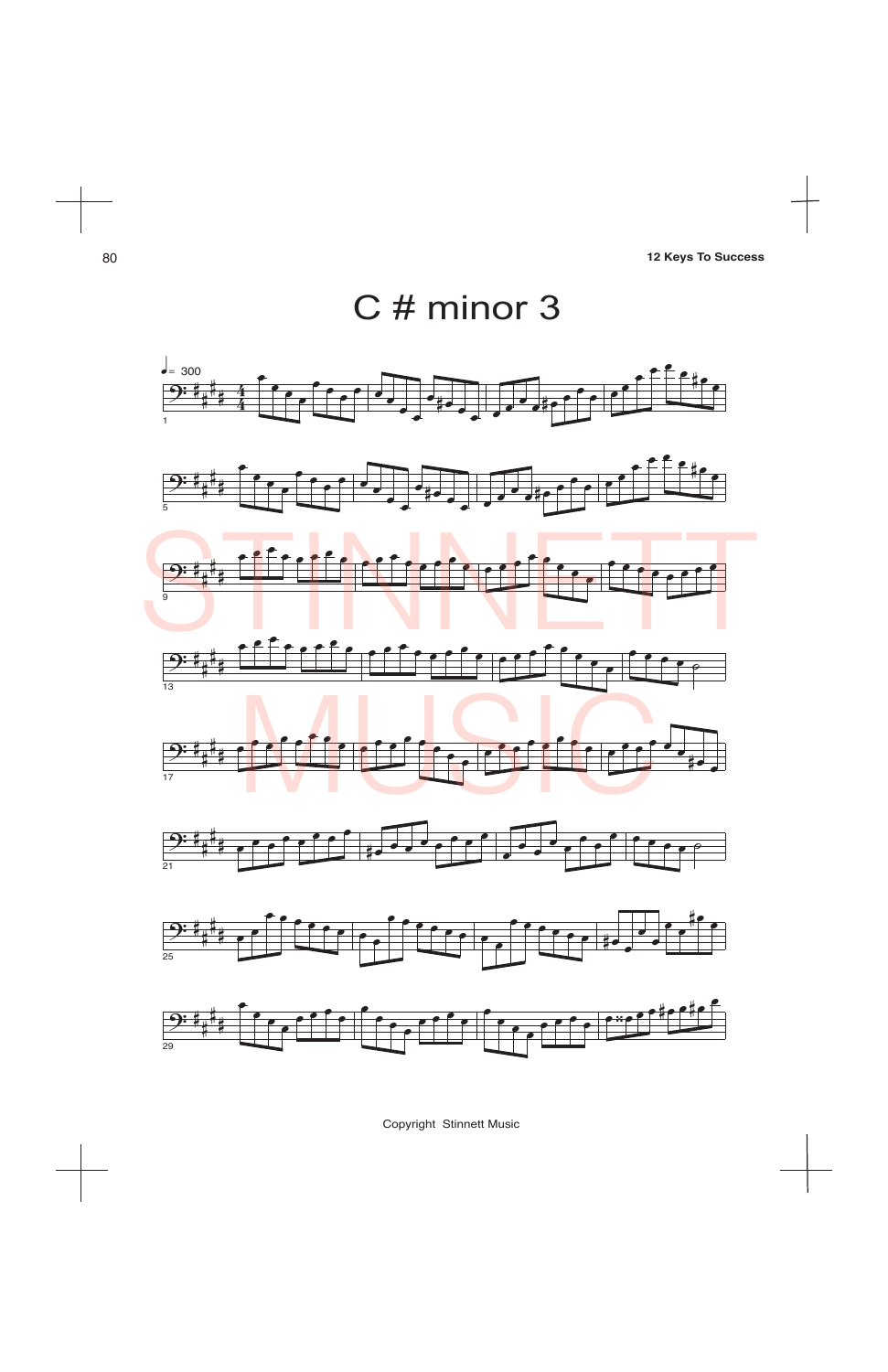Copyright Stinnett Music

Ab major 2



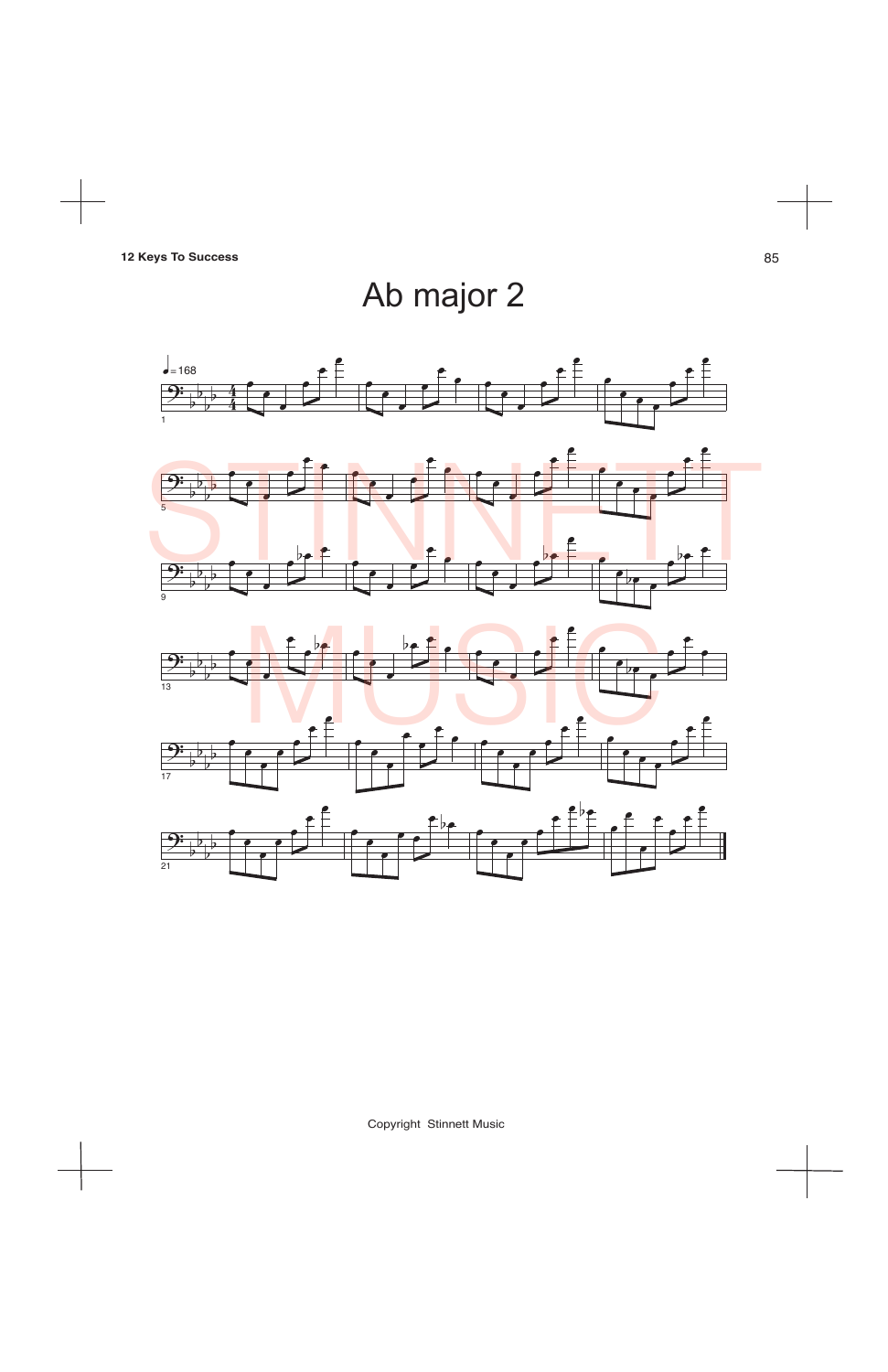Copyright Stinnett Music

**12 Keys To Success** 109

# Bb minor 3













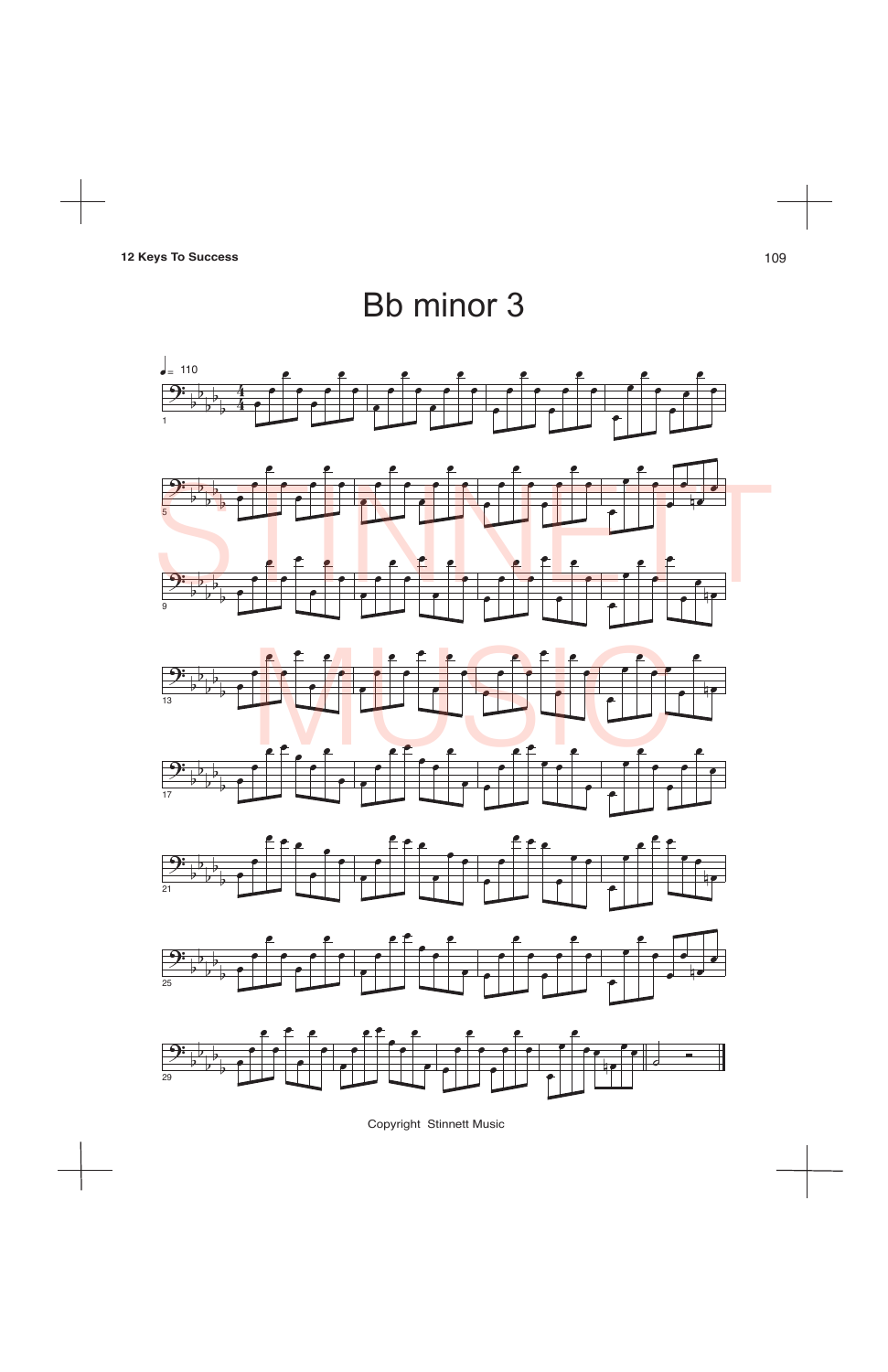Copyright Stinnett Music

Gb major 2

 $\frac{1}{\sqrt{1-\frac{1}{2}}}$ 160 4  $\frac{1}{2}$  $\overline{\mathcal{C}}$  $\overline{\rightarrow}$ b  $\frac{4}{2}$  $\frac{1}{\sqrt{2}}$  $\overline{\mathcal{O}}$  $\frac{1}{2}$ b 1 STINNETT e e e e e e e e e e e <sup>œ</sup> <sup>œ</sup> <sup>œ</sup> <sup>œ</sup> <sup>œ</sup> <sup>œ</sup> <sup>œ</sup> œ b  $\overline{\mathbf{P}}$ b b  $\overline{\mathbf{e}}$ œ b b 5  $e$   $e$   $e$   $e$   $e$   $e$   $e$   $e$   $e$  $e$   $e$   $e$   $e$ <sup>º</sup> <sup>œ</sup> <sup>œ</sup> <sup>œ</sup> <sup>œ</sup>  $\frac{\partial \cdot}{\partial \phi}$  $\frac{1}{2}$  $\frac{1}{2}$ b  $\frac{1}{2}$  $\frac{1}{2}$ 9 August Constitution e e e e e e e e <sup>œ</sup> <sup>œ</sup> <sup>œ</sup> <sup>œ</sup> <sup>œ</sup> <sup>œ</sup> <sup>œ</sup> œ  $\bullet$  e  $\bullet$ œ  $\overline{9}$  $\frac{1}{2}$ b  $\frac{1}{2}$  $\frac{1}{2}$ b  $\frac{1}{13}$  $\frac{\partial^2}{\partial t^2}$  $\overline{\mathcal{C}}$ b  $\overline{\phantom{a}}$ b  $\overline{\cdot}$ b  $\overline{\partial}$ b b  $\overline{\mathcal{C}}$ 17 <sup>œ</sup> <sup>œ</sup> <sup>œ</sup> <sup>œ</sup> <sup>œ</sup> <sup>œ</sup> <sup>œ</sup> <sup>œ</sup> <sup>œ</sup>  $\frac{\partial \cdot}{\partial \phi}$ <sup>œ</sup> <sup>œ</sup> <sup>œ</sup> <sup>œ</sup> <sup>œ</sup> <sup>œ</sup> <sup>œ</sup> œ  $\frac{1}{\sqrt{1}}$  $\frac{1}{2}$ b  $\overrightarrow{e}$ b <sup>œ</sup> <sup>œ</sup> <sup>œ</sup> <sup>œ</sup> <sup>œ</sup>  $\overline{\bullet}$  $\frac{1}{2}$  $\frac{1}{2}$ 21